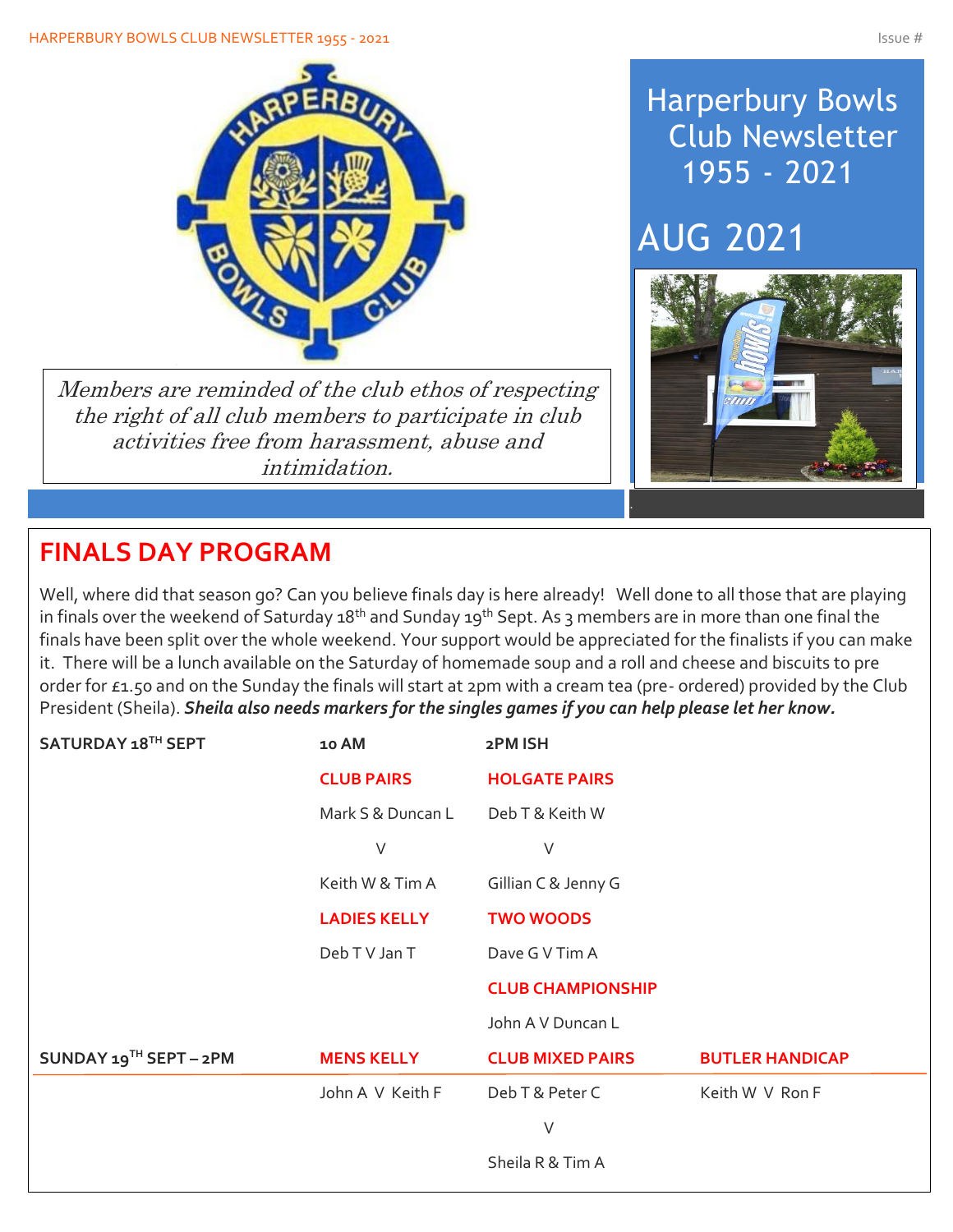# District Finals Day

Í

 $\overline{\phantom{a}}$ 

I

I

I

I

I

I

I

I

The St Albans and District Finals weekend is Sat 11<sup>th</sup> Sept for the men – North Mymms and Sun 12<sup>th</sup> for the ladies at Batchwood. Kevin Speck is flying the Harperbury flag in the Champions of Champions against Nick Muir. We were in a few St Albans and district semi finals – Tim in the men's singles, Deb in the officers singles and Deb,Jenny and Jan in the ladies triples. Congrats to all that made it to the semi's.



Aaron was flying the club flag at the Watford & District finals at Herts Watford recently and after a close game became the under 25yrs men's singles champion.

Congrats Aaron.

## Bucks Fizz Breakfast.

Saturday 25<sup>th</sup> Sept see's our popular Bucks Fizz breakfast. A nice cooked breakfast with a glass of bucks fizz or orange juice. The breakfast will consist of a fried egg, sausages, bacon, baked beans and toast, tea and coffee.

At 10.15 the Sylvia Reed trophy competition will start. It is a chocolate Drive which basically means everyone bowling will take some chocolate home. Everyone has their own score card and will play in a drawn triple for 4 ends x 3 sessions. The scores on the card continue through each game and at the end of the competition the scores will be taken away from each other and the player with the highest + number will win. Sounds complicated but it really isn't. So, for example if after 3 sessions you score card totals looks like this:-

| Deb | players | Deb | Players |
|-----|---------|-----|---------|
|     |         |     |         |

13 10 7 17

Deb has +3 Deb has – 10

The poster is up in the club for names for either breakfast and bowls, just breakfast or just bowls.

# LADIES V GENTS

This is the last game of the season before the green is 'put to bed'. We usually end up with lots of men and not so many ladies so please ladies put your names down if you can help us out. Associate members are welcome to play as well. It will depend on numbers as to whether rinks or triples. The team sheet is up in the club. Your last chance to bowl outdoors this season.

## INDOOR GAMES

The lists are up for the indoor fixtures before Christmas.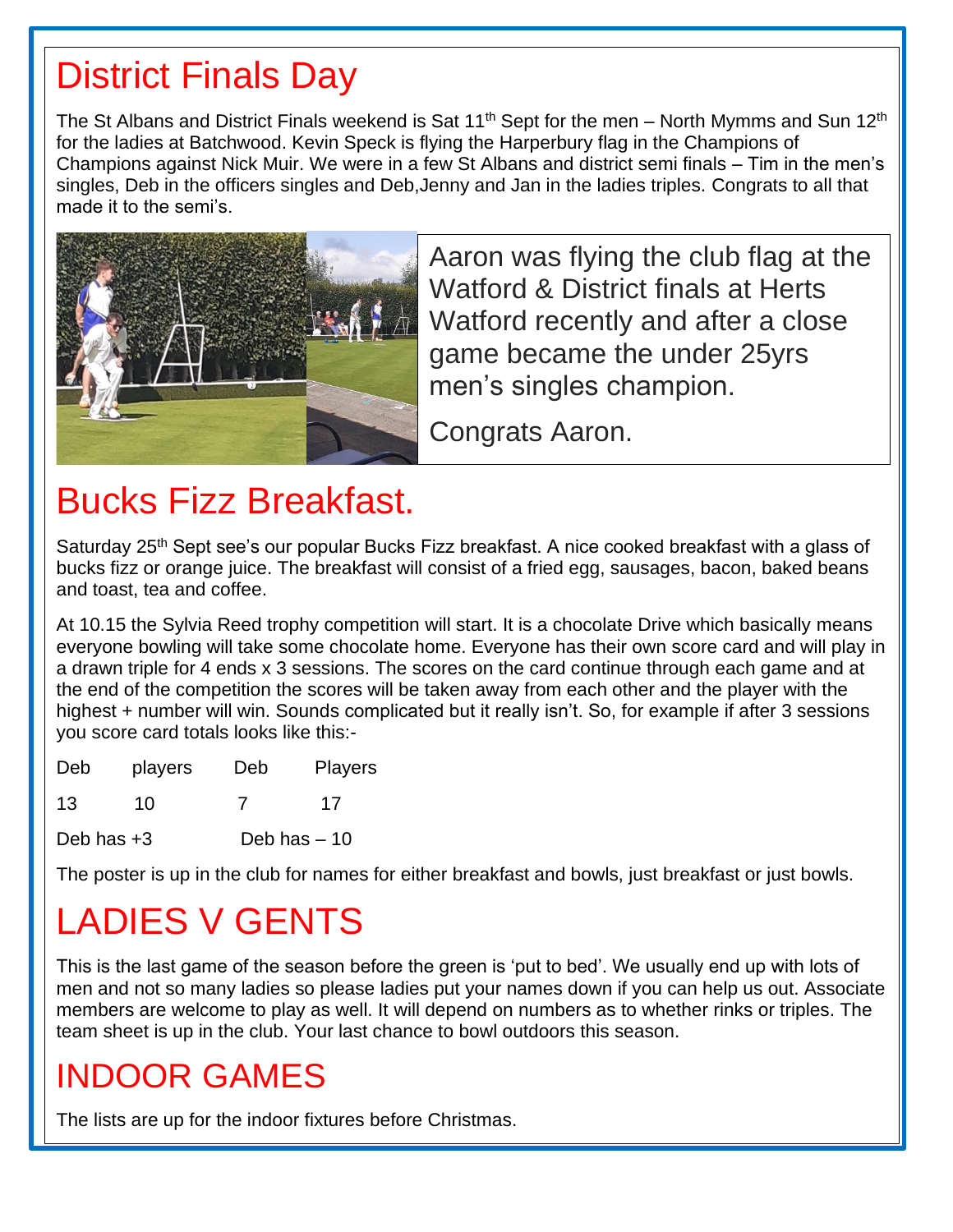#### Last call for the Presentation Lunch - Friday 26<sup>th</sup> Nov

We have 43 names so far for the lunch. FRI 26th NOV 12.30 arrival for a 1.30 lunch. It will be two courses at £18.

We thought we would start the Christmas season off early this year as we missed out SO much last year and have roast turkey with a vegetarian roast option followed by profiter rolls, choc sauce and cream or a fruit salad. I need to know if anyone going for the vegetarian option or fruit salad option please. If you can put a V for vegetarian option and FS for fruit salad that will help me.

The sheet is up on the social board in the club by the door if you want to add your name. Payment will be by 1st Nov please.

## GAMES AFTERNOON

MONDAY 27<sup>th</sup> Sept sees the start of the winter games afternoon at the club with tea and cake. The idea being to bring members together over the closed season for a game of rumikub, sequence, domino's, cards etc.

It is not designed to replace the whist sessions but to accompany it. The session will start at 2pm and it is anticipated it will run for a couple of hours. These might be games you have not played before but don't worry you will soon pick them up. After the first session a decision will be made as to how often they will run.

#### **WHIST**

The whist team are keen to get it going again but are thinking of moving it to an afternoon with some members preferring not to drive on the dark nights etc. So we need to ask all whist players which they would prefer:-

A) An afternoon  $2.30 - 5$ pm or  $3$ pm  $- 5.30$  possibly a Thurs B) Stay with evenings 6.45pm

If you play whist and have a preference please let me know and I will pass the info on to help the team decide what the plan is.

#### Winter program

The committee have a few ideas for the winter months and Jan will be holding her walks and lunches again so the committee will be releasing a program of activities etc once it is finalised.

One of our new members, John Morley is a bit of an artist with a sense of humour. Here are a couple of John's drawings.



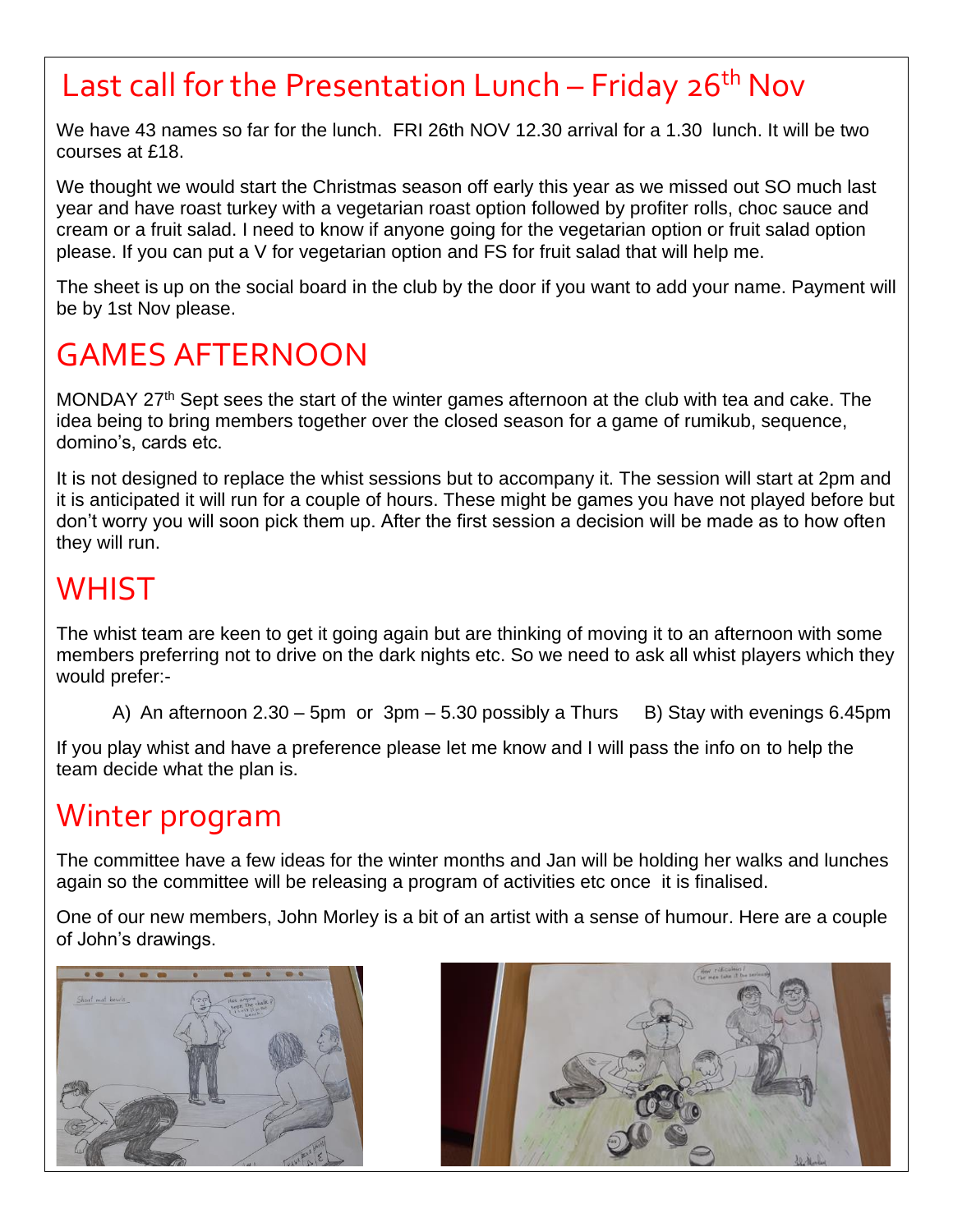#### <u>Captains Report.</u>



Well that season went quick! A massive thank you to everyone that has supported me as club captain and Keith as vice captain this season. Our friendly games are our 'bread and butter' and we have had our 'regulars' supporting them so thanks again. The last few outside games have been picked and are up the club and the pre-Christmas indoor games are up for selection as well. Another massive thank you to Sue and the green team for their hard work and support with the green and Tim for keeping the grass under control. If you have been looking after a flower bed or the hanging baskets – good job! The club has looked amazing this year. Your hard work is really appreciated.

#### More Pics from our gala day and Captains Charity Night.









Captains Charity Night raised £205





The weather was SO kind to us on Saturday night!

We were up and dancing to Kevin and his group for most of the night. Even though there were major tech issues with Kevin's mic we still felt the rock 'n roll vibes on the patio.

The evening was a great success, the fish and chips were delish and we had a fabulous raffle.

Thank you so much if you were one of the 50 odd that joined us. A great amount of money raised for a charity close to my heart.